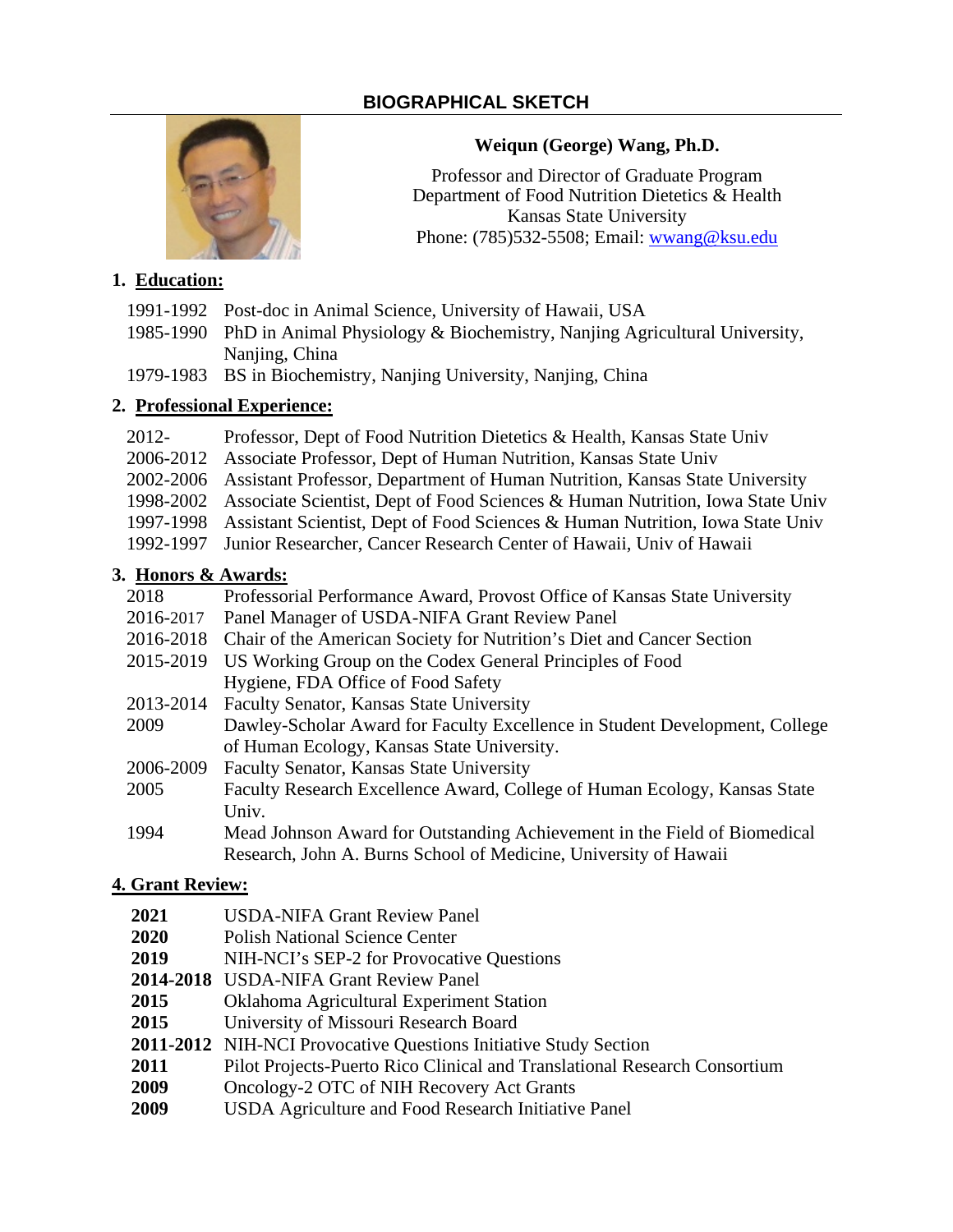**2006-2009** NIH-NCI Chemo/Dietary Prevention Study Section

- **2007** NIH Arthritis, Connective Tissue and Skin Sciences
- **2007** NIH Member Conflict for Arthritis, Connective Tissue and Skin Sciences
- **2007** NIH Small Business for Arthritis, Connective Tissue and Skin Sciences
- **2007** NIH Special Emphasis Panel
- **2006** Commonwealth of Virginia Jeffress Research Grant
- **2005-2007** Canadian Agricultural Research Funding Consortium
- **2004** United Kingdom's National Cancer Research Institute
- **2004** NIH Skin and Rheumatology Study Section
- **2003** USDA-ARS Program Review Panel

## **5. Selected Peer-reviewed Publications:**

- Ruijia Hu, Jingwen Xu, Guangyan Qi, **Weiqun Wang**, Xiuzhi Sun, Yonghui Li. Antioxidative hydrolysates from corn gluten meal may effectively reduce lipid oxidation and inhibit HepG2 cancer cell growth. *Journal of Agriculture and Food Research* 2022; 7(3):100252 (https//doi.org/10.1016/j.jafr.2021.100252)
- Myungjin Lee, Cary L. Rivard, **Weiqun Wang**, Eleni Pliakoni, Kelly Gude, Channa Rajashekar. Spectral Blocking of Solar Radiation in High Tunnels by Poly Covers: Its Impact on Nutritional Quality Regarding Essential Nutrients and Health-promoting Phytochemicals in Lettuce and Tomato. *Horticulturae* 2021; 7(12):524 [\(https://doi.org/10.3390/horticulturae7120524\)](https://doi.org/10.3390/horticulturae7120524)
- Jingwen Xu, Weiqun Wang, Yong Zhao. Phenolic compounds in whole grain sorghum and their health benefits. *Foods* 2021; 10:1921 [\(https://doi.org/10.3390/foods10081921\)](https://doi.org/10.3390/foods10081921)
- Wenfei Tian, Ruijia Hu, Gengjun Chen, Yiqin Zhang, Weiqun Wang, Yonghui Li. Potential bioaccessibility of phenolic acids in whole wheat products during in vitro gastrointestinal digestion and probiotic fermentation. *Food Chemistry* 2021; 362:130135.
- Xi Chen, Jiamin Shen, Jingwen Xu, Thomas Herald, Dmitriy Smolensky, Ramasamy Perumal, Weiqun Wang. Sorghum phenolic compounds are associated with cell growth inhibition through cell cycle arrest and apoptosis in human hepatocarcinoma and colorectal adenocarcinoma cells. *Foods* 2021; 10(5):993 [\(https://doi.org/10.3390/foods10050993\)](https://doi.org/10.3390/foods10050993)
- Jingwen Xu, Guangyan Qi, Weiqun Wang, Xiuzhi Sun. Advances in 3D Peptide Hydrogel Models in Cancer Research. *Science of Food.* 2021; 5:14 [\(https://doi.org/10/1038/s41538-021-](https://doi.org/10/1038/s41538-021-00096-1) [00096-1\)](https://doi.org/10/1038/s41538-021-00096-1)
- Jingwen Xu, Yonghui Li, Yong Zhao, Donghai Wang, Weiqun Wang. Influence of Antioxidant Dietary Fiber on Dough Products and Bread Qualities: A Review. *Journal of Functional Foods.* 2021; 80:104434.
- Youjie Xu, Jikai Zhao, Ruijia Hu, Weiqun Wang, Jason Griffin, Yonghui Li, Xiuzhi Sun, Donghai Wang. Effect of genotype on the physicochemical, nutritional, and antioxidant properties of hempseed. *Journal of Agriculture and Food Research.* 2021; 3:100119.
- Myungjin Lee, Cary Rivard, Eleni Pliakoni, Weiqun Wang, C.B. Rajashekar. Supplemental UV-A and UV-B Affect the Nutritional Quality of Lettuce and Tomato: Health-promoting Phytochemicals and Essential Nutrients. *American Journal of Plant Sciences.* 2021; 12:104-26.
- Lei Wu, Peiran Lu, Xin Guo, Kun Song, Yi Lyu, James Bothwell, Jinglong Wu, Olivia Hawkins, Stephen L. Clarke, Edralin A. Lucas, Brenda J. Smith, Winyoo Chowanadisai, Steve D. Hartson, Jerry Ritchey, Weiqun Wang, Denis Medeiros, Shitao Li, Dingbo Lin. 2021. β-carotene oxygenase 2 deficiency-triggered mitochondrial oxidative stress promotes low-grade inflammation and metabolic disfunction. *Free Radical Biology Medicine.* 2021; 164:271-84.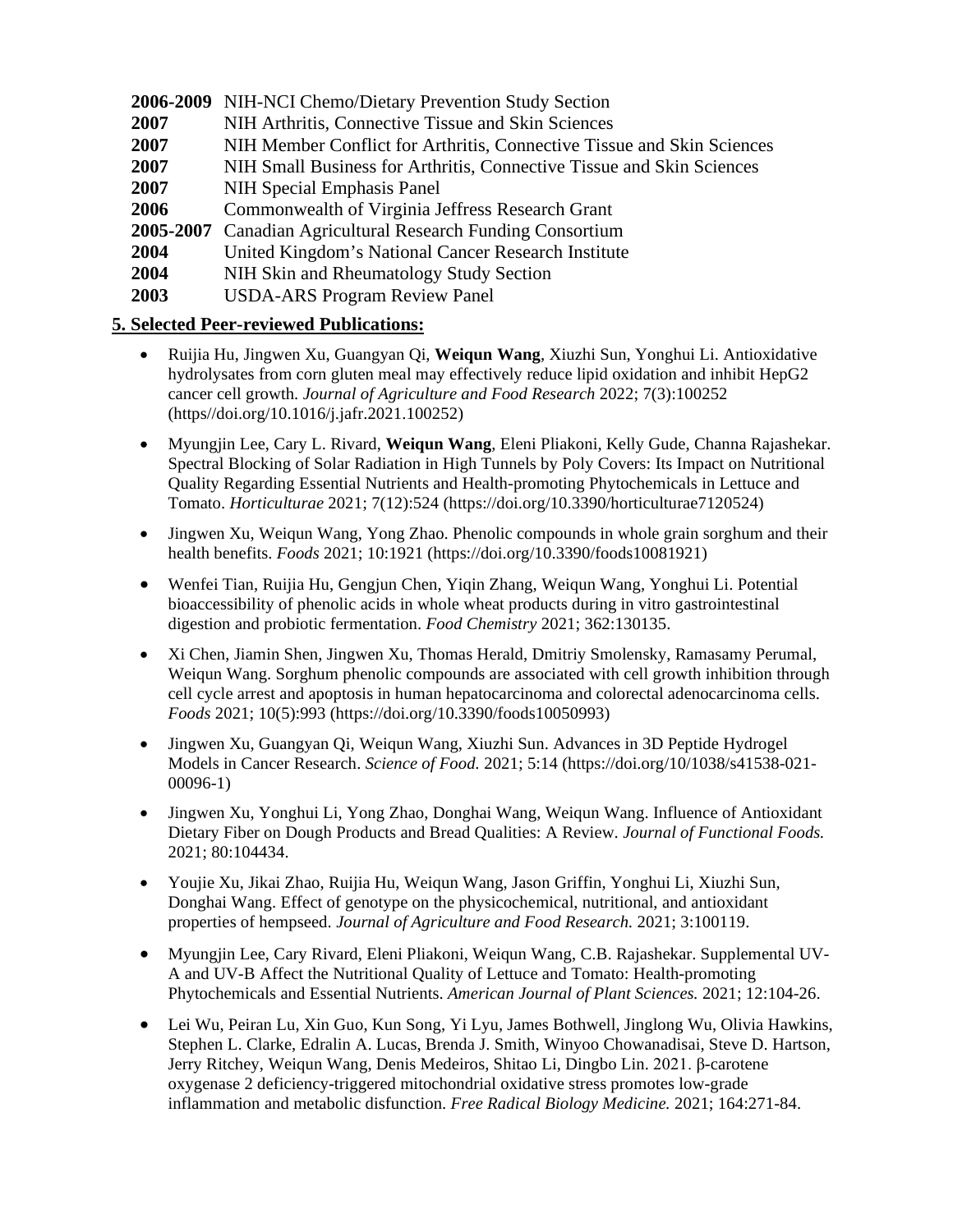- Lei Wu, Xin Guo, Siau Yen Wong, Peiran Lu, Steven D. Hartson, Denis M. Medeiros, Weiqun Wang, Stephen L. Clarke, Edralin A. Lucas, Brenda J. Smith, Winyoo Chowanadisai, Dingbi Lin. Deficiency of b-carotene oxygenase 2 induces mitochondrial fragmentation and activates the STING-IRF3 pathway in the mouse hypothalamus. *Journal of Nutritional Biochemistry*. 2021; 88:108542
- Xu Y, Li J, Zhao J, Wang W, Griffin J, Li Y, Bean S, Tilley M, Wang D. Hempseed as A Nutritious and Healthy Food Source: A Review. *International Journal of Food Science and Technology*. 2021; 56:530-43.
- Kelly Gude, Channa B. Rajashekar, Brianna Cunningham, Qing Kang, Weiqun Wang, Myungjin Lee, Cary Rivard, Eleni Pliakoni. Effect of high tunnel coverings on antioxidants of breaker and light red tomatoes at harvest and during ripening. *Agronomy*. 2020; 10:1639.
- Zhao J, Xu Y, Wang W, Griffin J, Wang D. Bioethanol conversion of liquid hot water, acid and alkali pretreated industrial hemp biomass: Physicochemical and morphological properties, delignification, sugar recoveries, enzymatic hydrolysis, and bioethanol fermentation. *Bioresource Technology*. 2020; 309:123383.
- Carter T, Qi G, Wang W, Nguyen A, Cheng N, Yong Min JY, Lee SJ, Yoo J, Atala A, Sun X. [Self-Assembling Peptide Solution Accelerates Hemostasis.](https://www.liebertpub.com/doi/abs/10.1089/wound.2019.1109) *Advances in Wound Care*. 2020; (DOI: 10.1089/wound.2019.1109).
- Xu J, Zhang Y, Wang W, Li Y. [Advanced Properties of Gluten-Free Cookies, Cakes, and](https://www.sciencedirect.com/science/article/pii/S092422442030546X)  [Crackers: A Review.](https://www.sciencedirect.com/science/article/pii/S092422442030546X) *Trends in Food Science & Technology*. 2020; 103:200-213.
- Zhao J, Xu Y, Wang W, Griffin J, Roozeboom K, Wang D. Bioconversion of industrial hemp biomass for bioethanol production: A review. *Fuel.* 2020; 281:118725.
- Zhao J, Xu Y, Wang W, Griffin J, Wang D. High ethanol concentration (77  $g/L$ ) of industrial hemp biomass achieved through optimizing the relationship between ethanol yield/concentration and solid loading. *ACS Omega*. 2020; (DOI: 10.1021/acsomega.0c03135).
- Lee M, Xu J, Wang W, Rajashekar CB. The effect of supplemental blue, red and far-red light on the growth and the nutritional quality of red and green leaf lettuce. *American Journal of Plant Sciences*. 2019; 10:2219-2235.
- Zhou F, Ren J, Li G, Jiang Y, Li X, Wang W, Wu C. Penalized variable selection for lipidenvironment interactions in the longitudinal lipidomics study. *Genes.* 2019; 10:1002.
- Xu J, Jia Z, Tao Fei, Shen J, Xu J, Griffin J, Wang W\*. Characterization of anthocyanins in sweet potato leaves grown in various stages and conditions. *European Journal of Nutrition & Food Safety.* 2019; 10(4):253-262.
- Xu J, Qi G, Sui C, Wang  $W^*$ , Sun X. 3D h9e peptide hydrogel: an advanced three-dimensional cell culture system for anticancer prescreening of chemopreventive phenolic agents. *Toxicology in Vitro.* 2019; 61(7):104599.
- Su X, Griffin J, Xu J, Ouyang P, Zhao Z, Wang W\*. Identification and quantification of anthocyanins in purple-fleshed sweet potato leaves. *Heliyon.* 2019; 5(6):e01964.
- Xu J, Smith S, Smith G, Wang W, Li Y. Glyphosate contamination in grains and foods: an overview. *Food Control*. 2019; 106:106710.
- Xu S, Shen Y, Xu J, Qi G, Chen G, Wang W, Sun X, Li Y. Antioxidant and anticancer effects in human hepatocarcinoma (HepG2) cells of papain-hydrolyzed sorghum kafirin hydrolysates. *Journal of Functional Foods*. 2019; 58:374-382.
- Cox S, Noronha L, Herald T, Bean S, Lee SH, Perumal R, Wang W, Smolensky D. Evaluation of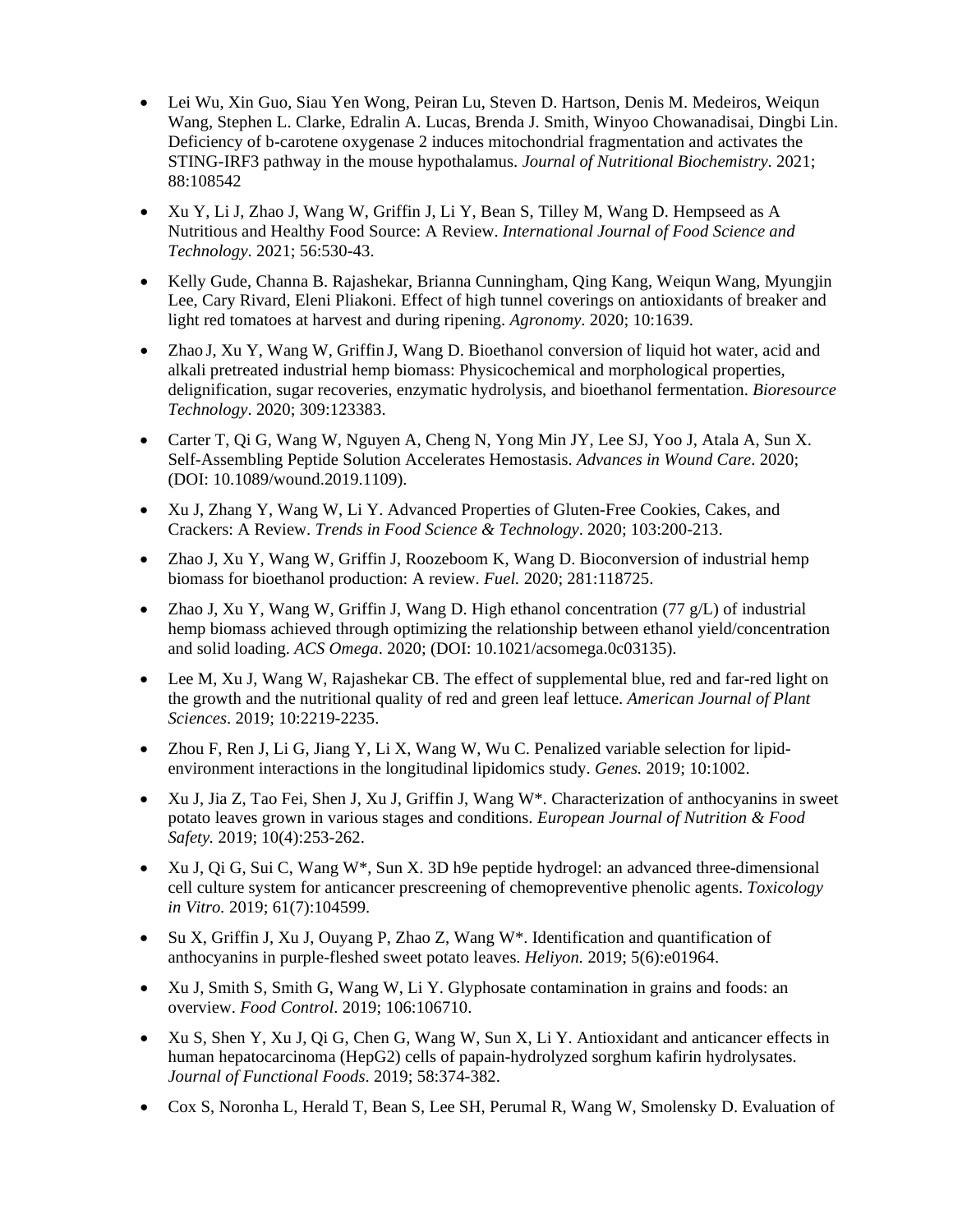ethanol-based extraction conditions of sorghum bran bioactive compounds with downstream antiproliferative properties in human cancer cells. *Heliyon.* 2019; 5(5):e01589.

- Xu J, Su X, Li Y, Sun X, Wang D, Wang W\*. Response of bioactive phytochemicals in vegetables and fruits to environmental factors. *European Journal of Nutrition & Food Safety.* 2019; 9(3):233-247.
- Woolley A, Sumpter S, Lee M, Xu J, Barry S, Wang W, Rajashekar CB. Nutritional quality: mineral nutrients and phytochemicals in lettuce and tomato grown in high tunnel. *American Journal of Plant Sciences.* 2019; 10:125-38.
- Xu J, Wang W, Li Y. Dough properties, bread quality, and associated interactions with added phenolic compounds: A review. *Journal of Functional Foods*. 2019; 52:629-39.
- Wu L, Guo X, Lyu Y, Clarke S, Lucas E, Smith B, Hildebrand D, Wang W, Medeiros D, Shen X, Lin D. Targeted Metabolomics Reveals Abnormal Hepatic Energy Metabolism by Depletion of β-Carotene Oxygenase 2 in Mice. *[Scientific](https://www.ncbi.nlm.nih.gov/pubmed/27272010) Reports* 2017; 7:14624.
- Su X, Rhodes D, Xu J, Chen X, Davis H, Wang D, Herald TJ, Wang W\*. Phenotypic Diversity of Anthocyanins in Sorghum Accessions with Various Pericarp Pigments. *Journal of Nutrition & Food Sciences* 2017; 7(4):1000610.
- Shen Y, Su X, Rhodes D, Herald T, Xu J, Chen X, Smith JS, Wang  $W^*$ . The pigments of sorghum pericarp are associated with the contents of carotenoids and pro-vitamin A. *International Journal of Food & Nutritional Sciences* 2017; 6(3):48-56.
- Guo X, Wu L, Lyu Y, Chowanadisai W, Clarke SL, Lucas EA, Smith BJ, He H, Wang W, Medeiros DM, Lin D. Ablation of β,β-carotene -9', 10'-oxygenase 2 remodels the hypothalamic metabolome to stimulate feeding behavior in mice. *Journal of Nutritional Biochemistry* 2017; 46:74-82.
- Chen X, Du X, Shen J, Lu L, Wang W<sup>\*</sup>. Effect of Various Dietary Fats on Fatty Acid Profile in Duck Liver: Efficient Conversion of Short-chain to Long-chain Omega-3 Fatty Acids. *Experimental Biology & Medicine* 2017; 242(1):80-7.
- Wu L, Guo X, Hartson S, Davis A, He H, Medeiros DM, Wang W, Clarke SL, Lucas EA, Smith BJ, von Lintig J, Lin D. Lack of β,β-carotene -9', 10'-oxygenase leads to hepatic mitochondrial dysfunction and cellular oxidative stress in mice. *Molecular Nutrition and Food Research* 2017; 61(50):1600576.
- Du X, Liu Y, Lu L, Wang W, Zeng T, Tian Y, Xu X, Shen J, Niu D, Lu Y. Effects of Dietary Fats on Egg Quality and Lipid Parameters in Serum and Yolks of Shan Partridge Duck. *Poultry Science* 2017; 96:1184-90.
- Yu M, King BS, Ewert E, Su X, Mardiyati N, Zhao Z, Wang  $W^*$ . Exercise activates p53 and negatively regulates IGF-1 pathway in epidermis within a skin cancer model. *PloS One* 2016; 11(8):e0160939.
- [He J,](https://www.ncbi.nlm.nih.gov/pubmed/?term=He%20J%5BAuthor%5D&cauthor=true&cauthor_uid=27272010) [Wang W,](https://www.ncbi.nlm.nih.gov/pubmed/?term=Wang%20W%5BAuthor%5D&cauthor=true&cauthor_uid=27272010) [Lu L,](https://www.ncbi.nlm.nih.gov/pubmed/?term=Lu%20L%5BAuthor%5D&cauthor=true&cauthor_uid=27272010) [Tian Y,](https://www.ncbi.nlm.nih.gov/pubmed/?term=Tian%20Y%5BAuthor%5D&cauthor=true&cauthor_uid=27272010) [Niu D,](https://www.ncbi.nlm.nih.gov/pubmed/?term=Niu%20D%5BAuthor%5D&cauthor=true&cauthor_uid=27272010) [Ren J,](https://www.ncbi.nlm.nih.gov/pubmed/?term=Ren%20J%5BAuthor%5D&cauthor=true&cauthor_uid=27272010) [Dong L,](https://www.ncbi.nlm.nih.gov/pubmed/?term=Dong%20L%5BAuthor%5D&cauthor=true&cauthor_uid=27272010) [Sun S,](https://www.ncbi.nlm.nih.gov/pubmed/?term=Sun%20S%5BAuthor%5D&cauthor=true&cauthor_uid=27272010) [Zhao Y,](https://www.ncbi.nlm.nih.gov/pubmed/?term=Zhao%20Y%5BAuthor%5D&cauthor=true&cauthor_uid=27272010) [Chen L,](https://www.ncbi.nlm.nih.gov/pubmed/?term=Chen%20L%5BAuthor%5D&cauthor=true&cauthor_uid=27272010) [Shen J,](https://www.ncbi.nlm.nih.gov/pubmed/?term=Shen%20J%5BAuthor%5D&cauthor=true&cauthor_uid=27272010) [Li X.](https://www.ncbi.nlm.nih.gov/pubmed/?term=Li%20X%5BAuthor%5D&cauthor=true&cauthor_uid=27272010) Analysis of miRNAs and their target genes associated with lipid metabolism in duck liver. *[Scientific](https://www.ncbi.nlm.nih.gov/pubmed/27272010) Reports* 2016; 6:27418.
- Wu L, Guo X, Wang W, Medeiros DM, Clarke SL, Lucas EA, Smith BJ, Lin D. Molecular aspects of β, β-carotene-9', 10'-oxygenase 2 in carotenoid metabolism and diseases. *Experimental Biology & Medicine* 2016; 241(11):1879-87.
- Guo X, Wu L, Wang W, Medeiros DM, Clarke S, Lucas E, Smith B, Chowanadisai W, Lin D. Hypothalamic mitochondria in energy homeostasis and obesity. *Integrative Molecular Medicine*. 2016; 3(2):590-9.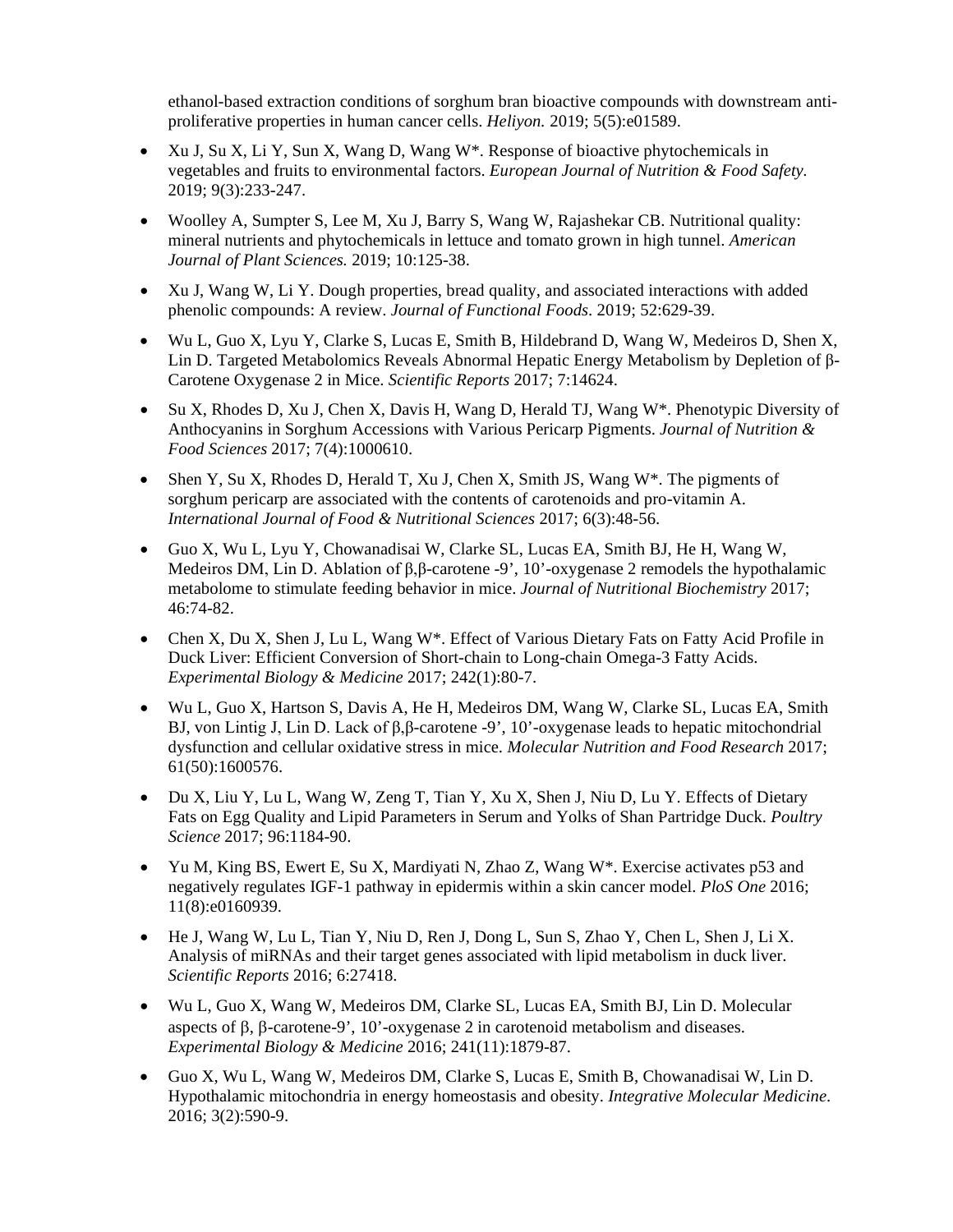- Su X, Xu J, Rhodes D, Shen Y, Song W, Katz B, Tomich J, Wang W\*. Identification and quantification of anthocyanins in transgenic purple tomato. *Food Chemistry* 2016; 202:184-8.
- Xue Y, Harris ED, Wang W, Baybutt R. Vitamin A depletion induced by cigarette smoke is associated with an increase in lung cancer-related markers in rats. *Journal of Biomedical Science* 2015; 22:84.
- Chen L, Vadlani P, Madl R, Wang W, Shi YC, William R. The investigation of virginiamycinadded fungal fermentation on the size and immunereactivity of heat-sensitive soy protein. *International Journal of Polymer Science* 2015; 682596.
- Xu J, Su X, Lim S, Griffin J, Carey E, Katz B, Tomich J, Smith JS, Wang W\*. Characterization and stability of anthocyanins in purple-fleshed sweet potato P40. *Food Chemistry* 2015; 186(11):90-6.
- King BS, Lu L, Yu M, Jiang Y, Standard J, Su X, Zhao Z, Wang W\*. Lipidomics profiling of diand tri-acylglycerol species in weight-controlled mice. *PloS One* 2015; 10(2):e0116398.
- Standard J, Jiang Y, Yu M, Su X, Zhao Z, Xu J, Chen J, King B, Lu L, Tomich J, Baybutt B, Wang W\*. Reduced signaling of PI3K-Akt and RAS-MAPK pathways are the key targets for weight loss-induced cancer prevention by dietary restriction and/or physical activity. *Journal of Nutritional Biochemistry* 2014; 25(12):1317-23.
- King B, Jiang Y, Su X, Xu J, Xie L, Standard J, Wang W\*. Weight control, endocrine hormones and cancer prevention. *Experimental Biology and Medicine* 2013; 238(5):502-8.
- Lim S, Xu J, Kim, J, Chen TY, Su X, Standard J, Carey E, Griffin J, Herndon B, Katz B, Tomich J, Wang W\*. Role of anthocyanin-enriched purple-fleshed Sweetpotato P40 in colorectal cancer prevention. *Molecular Nutrition and Food Research* 2013; 57(11):1908-17.
- Xie L, Wang W<sup>\*</sup>. Weight control and cancer prevention: role of IGF1-mediated signaling pathways. *Experimental Biology and Medicine* 2013; 238(2):127-32.
- Jiang Y, Ma H, Su X, Chen J, Xu J, Standard J, Lin D, Wang W\*.IGF-1 mediates exerciseinduced phospholipid alteration in the murine skin tissues. *Journal of Nutrition and Food Science* 2012; S2-003.
- Xue Y, Edward P. Meadors EP, Wang W, Baybutt BC. Customized Microarray Analysis Identifies Cancer-Related Genes Suppressed by Dietary Retinoic Acid in the Lungs of Cigarette Smoke-Treated Rats. *Journal of Nutrition and Food Science* 2012; S2-005.
- Jiang Y, Zhang Y, Wark L, Ortiz E, Lim S, He H, Wang W, Medeiros D, Lin D. Wolfberry water soluble phytochemicals down-regulate ER stress biomarkers and modulate multiple signaling pathways leading to inhibition of proliferation and induction of apoptosis in Jurkat cells. *Journal of Nutrition and Food Science* 2011; S2-001.
- Ayella A, Lim S, Jiang Y, Iwamoto T, Lin D, Tomich J, Wang  $W^*$ . Cytostatic inhibition of cancer cell growth by lignan secoisolariciresinol diglucoside. *Nutrition Research* 2010; 30(11):762-9.
- Ouyang P, Yu J, Doan HM, Xie L, Vasquez D, Welti R, Su X, Lu N, Herndon B, Yang SS, Jeannotte R, Wang W\*. Effects of exercise on phospholipid profile in the skin of mice. *Cancer Prevention Research* 2010; 3(4):466-77.
- Przybyszewski J, Wang W, Au A, Perry C, Guetzko M, Koehler K, Birt DF. Dietary energy restriction, in part through glucocorticoid hormones, mediates the impact of 12-Otetradecanoylphorbol-13-acetate on jun D and fra-1 in sencar mouse epidermis. *[Molecular](http://www3.interscience.wiley.com/journal/37603/home)  [Carcinogenesis](http://www3.interscience.wiley.com/journal/37603/home)* 2010; 49(6):592-602.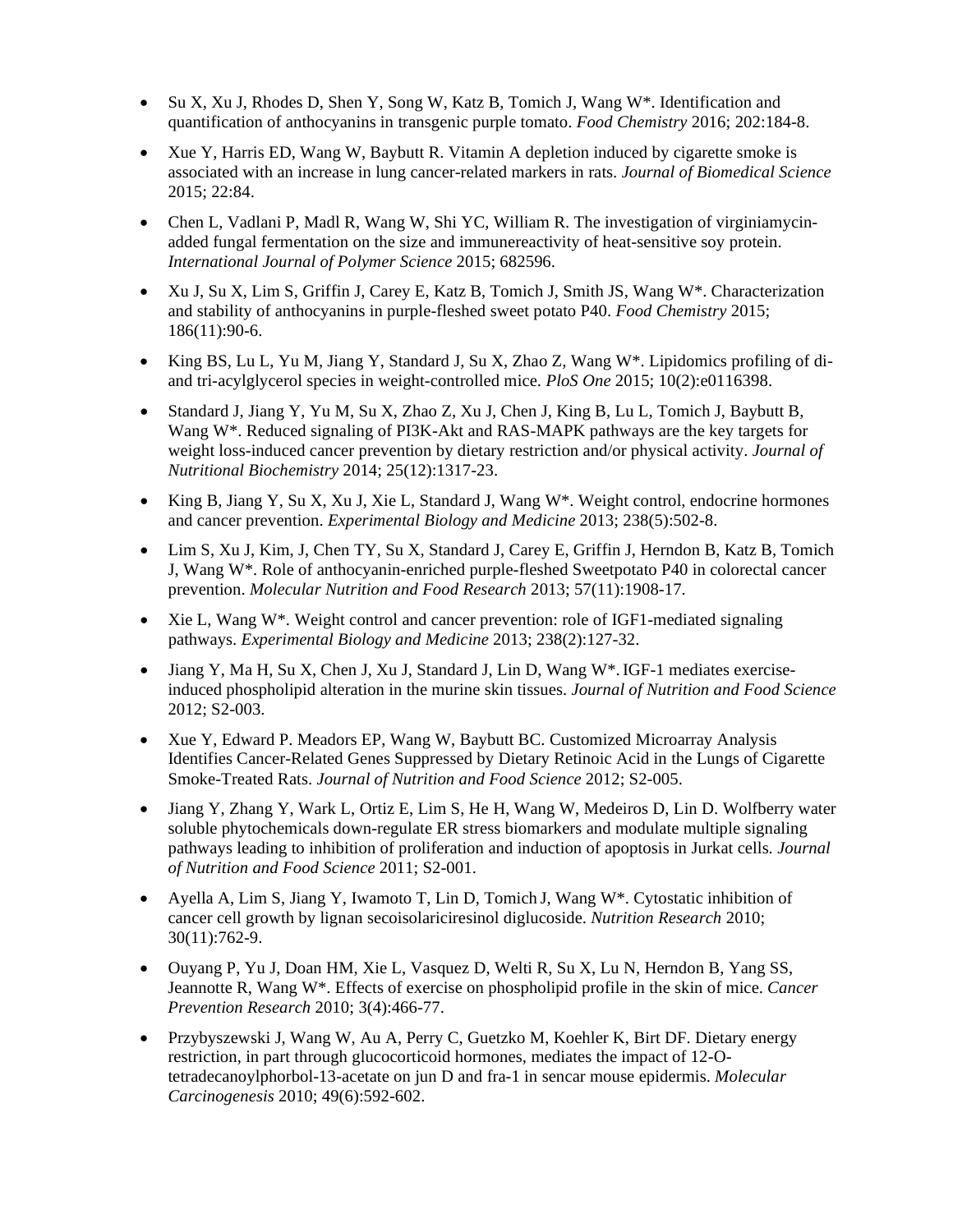- Baybutt RC, Smith BW, Donskaya EV, Hu L, Li T, Wang W. The Proliferative effects of retinoic acid on primary cultures of adult rat type II pneumocytes depend upon cell density. *In Vitro Cellular & Developmental Biology* 2010; 46(1):20-7.
- Zhao X, Nechols JR, Williams KA, Wang W, Carey EE. Comparison of phenolics in organically and conventionally grown Pac Choi (*Brassica rapa* L. Chinensis group). *Journal of the Science of Food and Agriculture* 2009; 89(6):940-6.
- Jiang Y, Wang W\*. Potential mechanisms of cancer prevention by weight control. *Biophysical Reviews and Letters* 2008; 3(3):421-37.
- Xie L, Jiang Y, Ouyang P, Chen J, Doan H, Herndon B, Sylvester JE, Zhang K, Molteni A, Reichle M, Zhang R, Haub MD, Baybutt RC, Wang W\*. Effects of dietary calorie restriction or exercise on the PI3K and Ras signaling pathways in the skin of mice. *Journal of Biological Chemistry* 2007; 282(38):28025-35.
- Ayella AK, Trick HN, Wang W\*. Enhanced lignan biosynthesis by over-expressing pinoresinol lariciresinol reductase in transgenic wheat. *Molecular Nutrition and Food Research* 2007; 51(12):1518-26.
- Lu J, Xie L, Sylvester JE, Wang J, Bai J, Baybutt RC, Wang  $W^*$ . Different gene expression of skin tissues between mice with weight controlled by either calorie restriction or physical exercise. *Experimental Biology and Medicine* 2007; 232(4):473-80.
- Zhao X, Young JE, Wang W, Iwamoto T, Carey EE. Influences of organic fertilization, high tunnel environment, and postharvest storage on phenolic compounds in lettuce. *HortScience* 2007; 42(1):71-6.
- Au A, Li B, Wang W, Roy H, Koehler K, Birt D. The effect of dietary apigenin on colonic ornithine decarboxylase activity, aberrant crypt foci formation and tumorigenesis in different experimental models. *Nutrition and Cancer* 2006; 54:243-51.
- Zhao X, Carey EE, Wang W, Rajashekar CB. Does organic production enhance phytochemical content of vegetables and fruits? current knowledge and prospects for research. *HortTechnology* 2006; 16:449-56.
- Wang J, Wang W\*. New 2-D graphical representation of DNA sequences. *Biophysical Reviews and Letters* 2006; 1:133-40.
- Young JE, Zhao X, Carey T, Welti R, Yang SS, Wang W\*. Phytochemical phenolics in organically grown vegetables. *Molecular Nutrition and Food Research* 2005; 49:1136-42.
- Xue Y, Williams TL, Li T, Umbehr J, Fang L, Wang W, Baybutt RC. Type II pneumocytes modulate surfactant production in response to cigarette smoke constituents: restoration by vitamins A and E. *Toxicology in Vitro* 2005; 19:1061-9.
- Stewart JW, Koehler K, Jackson W, Hawley J, Wang W, Au A, Myers R, Birt DF. Prevention of mouse skin tumor promotion by dietary energy restriction requires an intact adrenal gland and glucocorticoid supplementation restores inhibition. *Carcinogenesis* 2005; 26:1077-84.
- Qu H, Madl RL, Takemoto DJ, Baybutt R, Wang W<sup>\*</sup>. Phytochemical lignans associated with the cancer prevention by wheat bran. *Journal of Nutrition* 2005; 135:598-602.
- Wang W, VanAlstyne PC, Irons KA, Chen S, Stewart JW, Birt DF. Individual and interactive effect of apigenin analogues on G2/M cell cycle arrest in human colon carcinoma celllines. *Nutrition and Cancer* 2004; 48: 106-14.
- Birt DF, Przybyszweski J, Wang W, Stewart J, Liu Y. Identification of molecular targets for dietary energy restriction prevention of skin carcinogenesis: an idea cultivated by Edward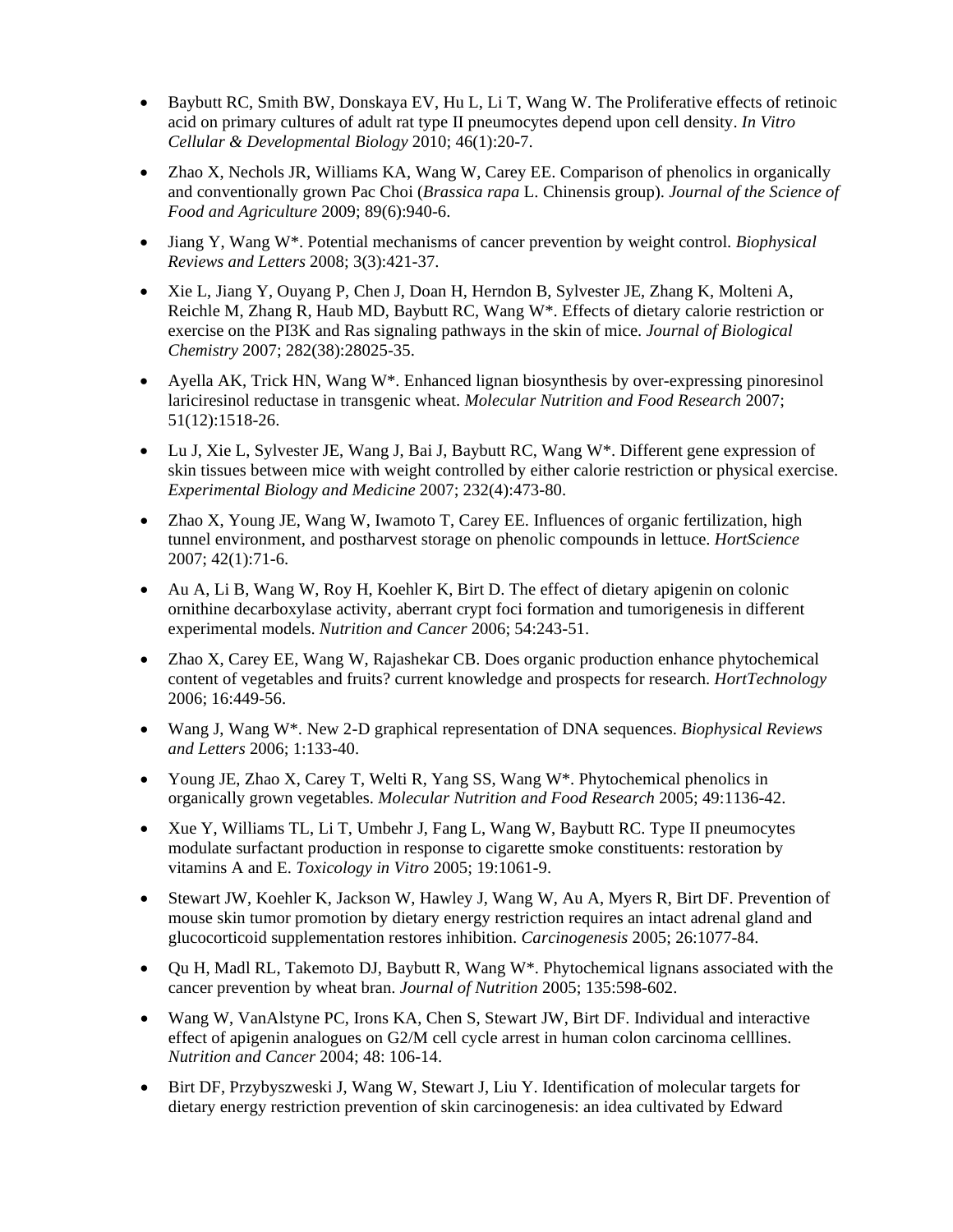Bresnick. *Journal of Cellular Biochemistry* 2004; 91:258-64.

- Liu Y, Wang W, Hawley J, Birt DF. Adrenalectomy abrogates reduction of TPA-induced ERK activity in the epidermis of dietary energy restricted SENCAR mice: implications of glucocorticoid hormone. *Cancer Epidemiology Biomarkers & Prevention* 2002; 11:299-304.
- Birt DF, Hendrich S, Wang W. Dietary agents in cancer prevention: flavonoids and isoflavonoids. *Pharmacology & Therapeutics* 2001; 90:157-77.
- Przybyszewski J, Yaktine AL, Duysen E, Blackwood D, Wang W, Au A, Birt DF. Inhibition of phorbol ester-induced AP-1:DNA binding, c-jun protein and c-jun mRNA by dietary energy restriction is reversed by adrenalectomy in SENCAR mouse epidermis. *Carcinogenesis* 2001; 22:1421-7.
- Birt DF, Duysen E, Wang W, Yaktine AL. Corticosterone supplementation reduced selective protein kinase C isoform expression in the epidermis of adrenalectomized mice. *Cancer Epidemiology Biomarkers & Prevention* 2001; 10:679-85.
- Liu Y, Duysen E, Yaktine AL, Au A, Wang W, Birt DF. Dietary energy restriction inhibits ERK but not JNK or p38 activity in the epidermis of SENCAR mice. *Carcinogenesis* 2001; 22:607-12.
- Wang W, Heideman L, Chung C, Pelling JC, Koehler KJ, Lepley D, Birt DF. Cell cycle arrest at G2/M and growth inhibition by apigenin in human colon carcinoma cell lines. *Molecular Carcinogenesis* 2000; 28:102-10.
- Wang W<sup>\*</sup>, Higuchi CM. Soy protein is associated with reduced intestinal mucosal polyamine concentration in male Wistar rats. *Journal of Nutrition* 2000; 130:1815-20.
- Wang W\*, Goodman MT. Antioxidant properties of dietary phenolic agents in a human LDLoxidation ex vivo model: interaction of protein binding activity. *Nutrition Research* 1999; 19:191-202.
- Wang  $W^*$ , Liu LQ, Higuchi CM, Chen H. Induction of NADPH: quinone reductase by dietary phytoestrogens in human colonic Colo205 cells. *Biochemical Pharmacology* 1998; 56:189-95.
- Franke AA, Custer LJ, Wang W, Chen YS. HPLC analysis of isoflavonoids and other phenolic agents from foods and from human fluids. *Proceedings of the Society for Experimental Biology and Medicine.* 1998; 217:263-73.
- Wang W\*. Radioimmunoassay determination of formononetin in murine plasma and mammary glandular tissue. *Proceedings of the Society for Experimental Biology and Medicine* 1998; 217:281-7.
- Wang W\*, Higuchi CM, Zhang R. Individual and combinatory effects of soy isoflavonoids on the *in vitro* potentiation of lymphocyte activation. *Nutrition and Cancer* 1997; 29:29-34.
- Zhang R, Li Y, Wang W\*. Enhancement of immune function in mice fed high doses of soy daidzein. *Nutrition and Cancer* 1997; 29:24-8.
- Wang W\*, Liu LQ, Higuchi CM. Mucosal polyamine measurements and colorectal cancer risk. *Journal of Cellular Biochemistry* 1996; 63:252-7.
- Wang W\*, Kucuk O, Franke AA, Liu LQ, Custer LJ, Higuchi CM. Reproducibility of erythrocyte polyamine measurements and correlation with plasma micronutrient levels in an antioxidant vitamin intervention study. *Journal of Cellular Biochemistry* 1996; 62:19-26.
- Wang W<sup>\*</sup>, Tanaka Y, Han Z, Higuchi CM. Proliferative response of mammary glandular tissue to formononetin. *Nutrition and Cance*r 1995; 23:131-40.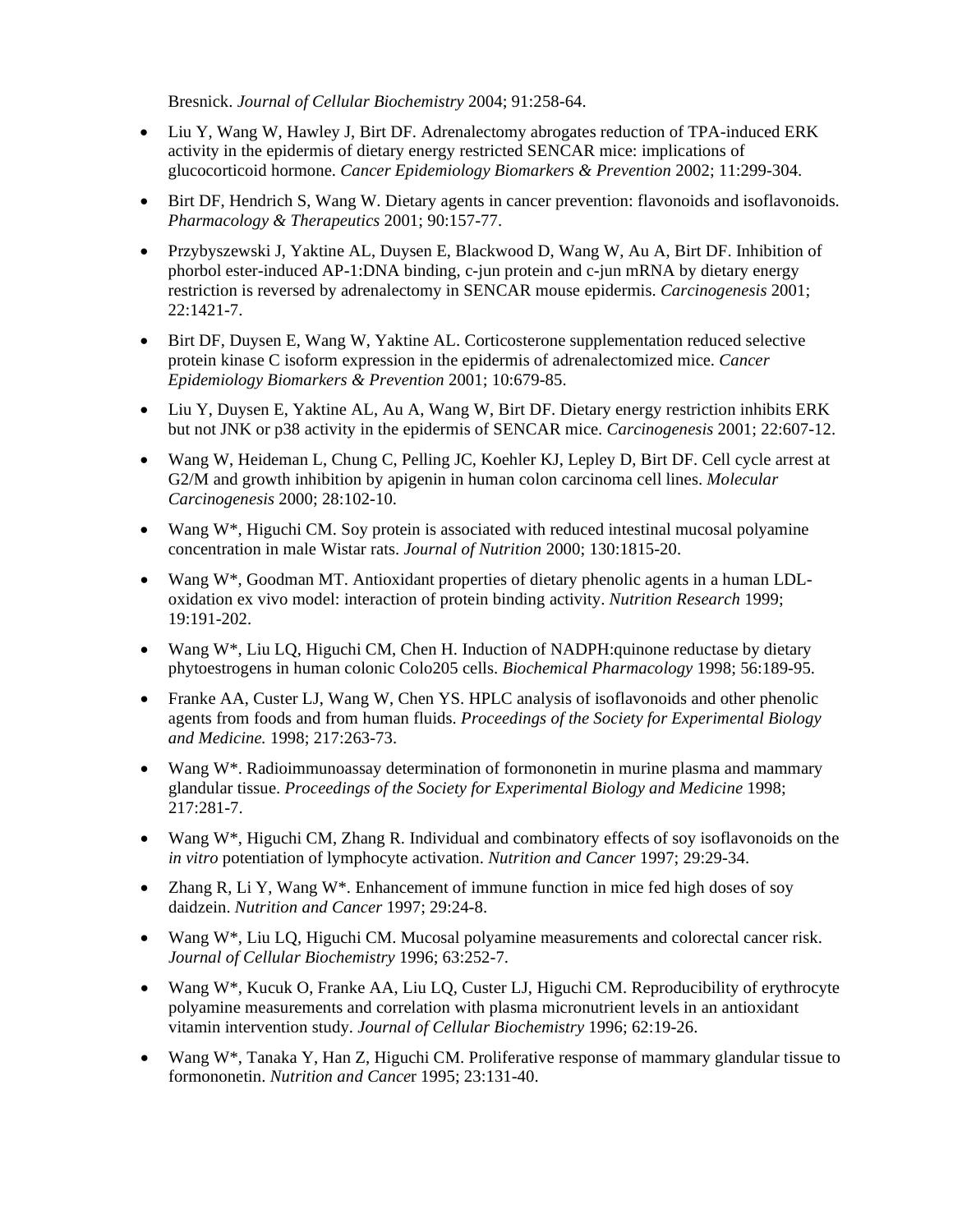- Wang  $W^*$ , Higuchi CM. Induction of NAD(P)H:quinone reductase by vitamins A, E and C in Colo205 colon cancer cells. *Cancer Letters* 1995; 98:63-9.
- Higuchi CM, Wang W. Comodulation of cellular polyamines and proliferation: biomarker application to colorectal mucosa. *Journal of Cellular Biochemistry* 1995; 57:256-61.
- Wang W\*, Tanaka Y, Han Z, Cheng J. Radioimmunoassay for quantitative analysis of formononetin in blood plasma and rumen fluid of wethers fed red clover. *Journal of Agricultural and Food Chemistry* 1994; 42:1584-7.

#### **Book Chapters:**

- Cox S, Wang W, Lee SH, Smolensky D. Understanding the nutritional and nutraceutical properties of sorghum. *Improving the Nutritional and Nutraceutical Properties of Wheat and Other Cereals* (Editor Trust Beta) Burleigh Dodds Science Publishing, 2021; pp 293-318. dx.doi.org/10.19103/AS.2021.0087.
- Xu J, Wang W. Fiber-associated wheat lignans and colorectal cancer prevention. In: *Improving the Nutritional and Nutraceutical Properties of Wheat and Other Cereals* (Editor Trust Beta) Burleigh Dodds Science Publishing, 2021; pp 115-136. dx.doi.org/10.19103/AS.2021.0087.
- Xu J, Li Y, Wang W. Corn. In: *Bioactive Factors and Processing Technology for Cereal Foods* (Editors Wang J, Sun B, and Cao R) Springer Nature Singapore Pte Ltd., 2019; p 33-52.
- Davis H, Su X, Shen Y, Xu J, Wang D, Smith JS, Aramouni F, Wang W\*. Phenotypic diversity of colored phytochemicals in sorghum accessions with various pericarp pigments. In: *Polyphenols in Plants* (Editor Ronald Ross Watson) 2nd Edition. Academic Press, 2019; p 123-31.
- Y Jiang, Wang W\*. Potential Mechanisms of Cancer Prevention by Weight Control. In: Research on the Physics of Cancer, A Global Perspective (Editor Bernard S. Gerstman). World Scientific. 2016; p 191-207.
- Chen L, Madl R, Vadlani PV, Li L, Wang W. Value-added Products from Soybean: Removal of Anti-nutritional Factors via Bioprocessing. In: Soybean-A Review/Book 2. In Tech Open Access Publisher, 2013; p 161-79.
- Ayella AK, Wang W\*. Lignan Biosynthesis Enhancement in Transgenic Wheat. In: Agriculture Research and Technology (ed. Bundgaard K and Jsaksen L). Nova Science Publishers, Inc., Hauppauge, NY, 2010; p 441-50.
- Wang W\*, Ayella A, Jiang Y, Ouyang P, Qu H. Wheat lignans: promising cancer preventive agents. In: Wheat Antioxidants (Ed. Liu L). John Wiley & Sons, Ltd., Hoboken, New Jersey, 2008; p 264-72.
- Birt DF, Wang W, Pavia N, Au A, Chung C, Schmitt L, Jiang Y. Cancer prevention by phytochemicals: modulation of cell cycle. In: *Phytochemicals: Mechanisms of Action* (Ed. Meskin MS, Bidlack WR, Davies AJ, Lewis DS, Randolph RK). CRC Press, Washington, D.C., 2004; p 61-77.

#### **6. Synergistic Activities:**

Grant Support: Total 28 research grants have been funded, including NIH-NCI R01, NIH-NCI R15, NIH-COBRE, NIH-INBRE, USDA-NIFA, USDA Cooperative Projects, and American Heart Association Award, etc.

| Editorial Board Service: | Molecular Nutrition and Food Research<br><b>Experimental Biology and Medicine</b><br><b>Nutrition Research and Practice</b> |
|--------------------------|-----------------------------------------------------------------------------------------------------------------------------|
|                          |                                                                                                                             |
|                          |                                                                                                                             |
|                          | <b>Biophysical Reviews and Letters</b>                                                                                      |